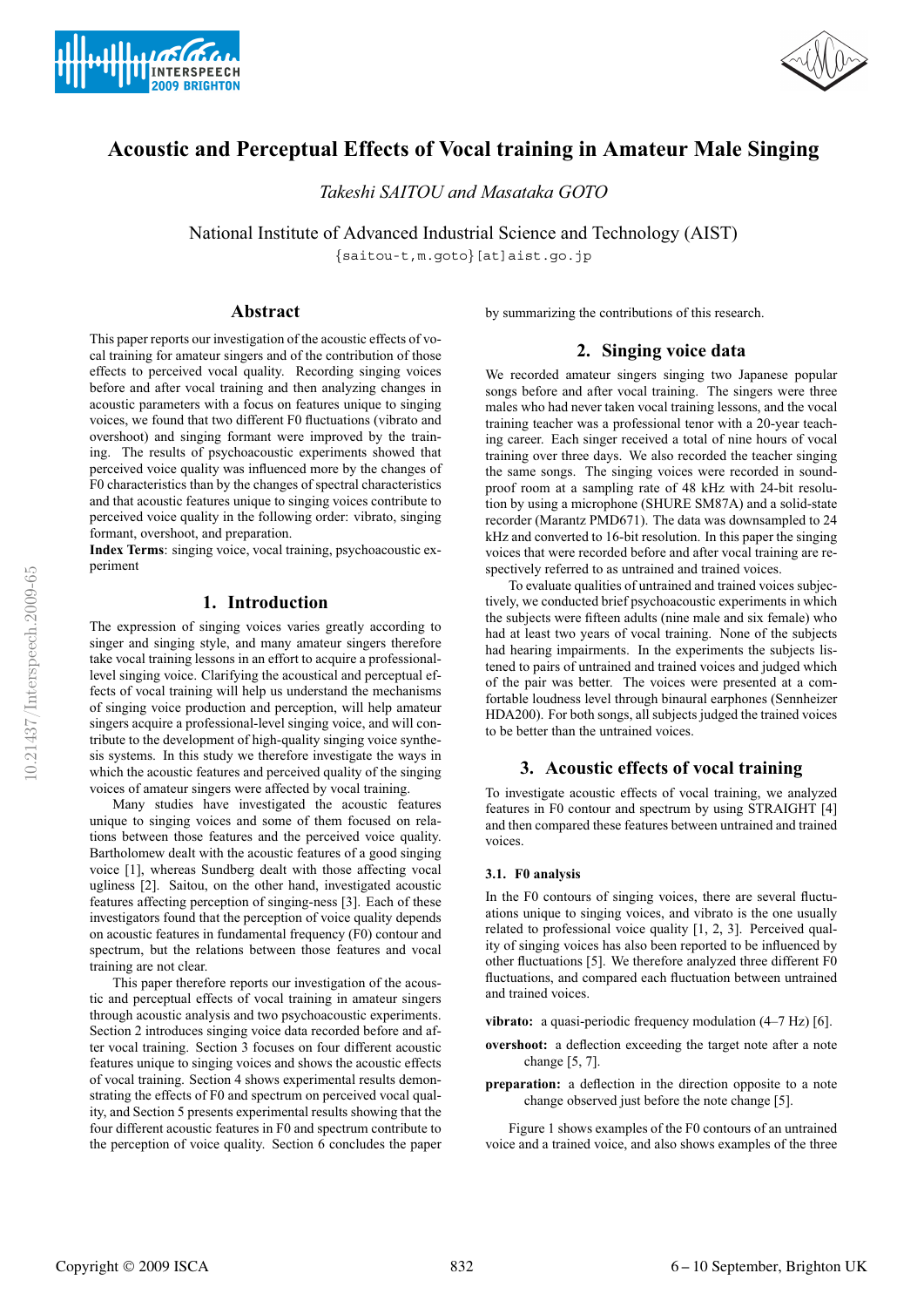|        | Characteristics of F0 fluctuations (untrained $\rightarrow$ trained) |                                 |                          |                       |                          |                       |
|--------|----------------------------------------------------------------------|---------------------------------|--------------------------|-----------------------|--------------------------|-----------------------|
|        | Vibrato                                                              |                                 | Overshoot                |                       | Preparation              |                       |
| singer | rate (variance) [Hz]                                                 | extent (variance) [cent]        | extent $\lceil\% \rceil$ | duration [ms]         | extent $\lceil\% \rceil$ | duration [ms]         |
| A      | $5.2(2.6) \rightarrow 5.3(1.4)$                                      | $41(10.2) \rightarrow 52(6.6)$  | $18 \rightarrow 14$      | $223 \rightarrow 196$ | $10.7 \rightarrow 10.3$  | $126 \rightarrow 130$ |
| B      | $4.9(3.1) \rightarrow 4.8(3.3)$                                      | $43(23.4) \rightarrow 49(16.1)$ | $16 \rightarrow 17$      | $204 \rightarrow 222$ | $11.6 \rightarrow 10.9$  | $136 \rightarrow 128$ |
| C      | $5.3(3.3) \rightarrow 5.2(2.6)$                                      | $48(20.8) \rightarrow 57(14.3)$ | $17 \rightarrow 13$      | $198 \rightarrow 163$ | $9.3 \rightarrow 8.9$    | $113 \rightarrow 115$ |
| pro    | 6.3(1.3)                                                             | 65(9.5)                         |                          | 126                   | 9.8                      | 119                   |

Table 1: Characteristics of F0 fluctuations in untrained and trained voices of amateur singers and a professional singer (the vocal training teacher).



Figure 1: *F0 contours of singing voices of singer C.*

F0 fluctuations. Characteristics of the F0 fluctuation in the amateur and professional singing voices are listed in Table 1.

Vibrato was analyzed by measuring its rate (modulation frequency) and extent (amplitude). In each singer, the vibrato extent of the trained voice was larger than that of the untrained voice and approximated the vibrato extent of the professional singer's voice. And because the variance of vibrato extent in each of the trained voices was smaller than that in each of the corresponding untrained voice, the vibrato in the trained voices was steadier than that in the untrained voices. The vibrato rate and its variance, however, were not improved by vocal training. These results indicate that vibrato rate is harder to control than vibrato extent.

Overshoot was analyzed by measuring its extent and duration. The extent indicates an F0 variance exceeding the target note and the duration means a stabilization time. As shown in Table 1, for two of the amateur singers (A and C) the vocal training reduced the extent and duration of the overshoot to amounts approximating those in the voice of the professional singer. Since Krom [8] had reported that controlling overshoot was one of the expression ways in professional singing, the analysis results indicate that the vocal technique of singer A and C was improved by training.

Preparation was also analyzed by measuring its extent and duration. Although vocal training changed both of these characteristics, the changes were smaller than the training-induced changes in the extent and duration of overshoot.



Figure 2: *Spectral envelopes of the vowel /a/ in the untrained and trained voices of singer A.*



Figure 3: *Increased amplitude (mean* ±*SE) of spectral peaks near 3 kHz in two songs sung by the amateur singers.*

#### **3.2. Spetcrum analysis**

Sundberg showed that the spectral envelope of a male operatic singing had a remarkable peak called the "singing formant" near 3 kHz and that the peak strongly affected the perceived quality of the singing voice [9]. Because a singing formant has also been reported to be important in some traditional Japanese singing [10], we analyzed the effects of vocal training on spectral peaks near 3 kHz.

Examples of spectral envelopes of the vowel /a/ in the singing voices of singer A are shown in Figure 2, where one sees that a spectral peak near 2.6 kHz is higher in the trained voice. Increases in the amplitude of the spectral peak near 3 kHz after vocal training are shown in Fig. 3. This figure shows that the spectral peaks, in both songs of all singers, increased by vocal training and the increases in the peaks was 13 dB on the average. On the other hand, the spectral peaks in professional voices was 18 dB higher on average than that in untrained voices. These results suggest the possibility that a singing formant is generated by vocal training.

### **4. Psychoacoustic experiment 1**

Psychoacoustic experiment 1 was conducted to investigate how perceived voice quality is affected by the F0 contour and spec-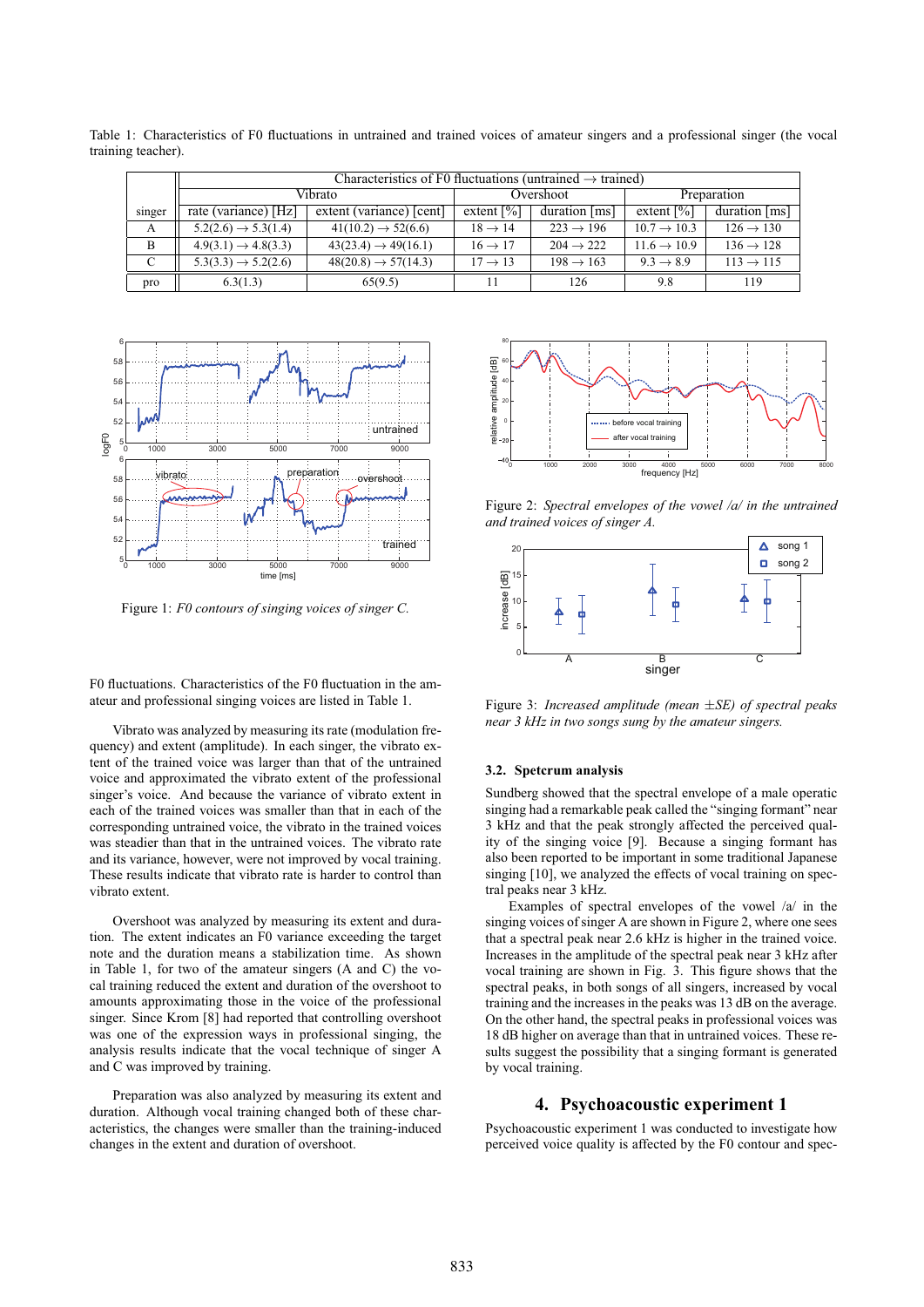

Figure 4: *Result of the psychoacoustic experiment 1: the evaluation value of voice quality for F0 (upper fig.) and spectral (lower fig.) morphing.*

trum changes resulting from vocal training.

#### **4.1. Stimuli**

Two kinds of stimulus sets were made by using STRAIGHTmorphing [11]. The first set consisted of singing voices made by morphing F0 contour from the untrained voice to the trained voice. Stimuli of the second set were made by morphing spectral envelopes. In making each stimulus set, morphing rate was changed from 0 to 100% in 10% steps. The morphing rate "0%" corresponds to the untrained voice and "100%" corresponds to the trained voice. There were 66 stimuli in each set (11 morphing rates  $\times$  3 singers  $\times$  2 songs).

#### **4.2. Methods**

The experiment was conducted in accordance with the paired comparison methodology. The subjects were sixteen adults (eleven male and five female) with normal hearing ability. All had taken vocal training lesson for over a year.

The subjects listened to pairs of stimuli presented in random order at intervals of 500 ms. The first stimulus of a pair was an untrained voice, and the second was a morphed singing voice of the stimulus sets. The stimuli were presented at a comfortable loudness level through binaural earphones (Sennheizer HDA200). Since the subjects listened to each pair only once, the number of trials was 132.

The subjects were asked to evaluate a vocal quality of the second stimulus relative to that of the first on a five-grade scale: 0 for worse, 1 for almost the same, 2 for slightly better, 3 for clearly better, and 4 for much better. To confirm the criterion of judgment, the subjects had a rehearsal session with ten pairs prior to each actual experiment. The experiment was conducted in a sound-proof room.

# **4.3. Results**

Figure 4 shows experimental results. The horizontal and vertical axes respectively show a morphing rate and an evaluation value. As shown in each figure, the evaluation value of the stimulus was increased steadily when the morphing rate was increased. Moreover, in the case of over 60% morphing, the perceptual effect of F0 morphing is obviously larger than that of spectral morphing. These results indicate that perceived voice quality is affected more by the changes of F0 characteristics than by the changes of spectral characteristics.

### **5. Psychoacoustic experiment 2**

Psychoacoustic experiment 2 was conducted to examine the contributions of three different F0 fluctuations (vibrato, overshoot, and preparation) and singing formant to the perception of voice quality.

#### **5.1. Stimuli**

Stimuli were made by using our recently developed system that can synthesize a singing voice when given the musical score of a song and a speaking voice reading the lyrics of that song [12]. As shown in Fig. 5, the system is based on *STRAIGHT* and comprises three models controlling three acoustic parameters: the F0, phoneme duration, and spectrum. The three F0 fluctuations and singing formant can be controlled by the F0 and spectral control models. In this experiment we put the untrained singing voices of the three amateur singers into the system and made six different singing voices by replacing characteristics of the four acoustic features with professional characteristics.

- **UNTRAINED:** singing voice for which all acoustic features are controlled with untrained characteristics.
- **PRO-VB:** singing voice for which only the **UNTRAINED** vibrato is controlled with professional characteristics.
- **PRO-OS:** singing voice for which only the **UNTRAINED** overshoot is controlled with professional characteristics.
- **PRO-PR:** singing voice for which only the **UNTRAINED** preparation is controlled with professional characteristics.
- **PRO-SF:** singing voice for which only the **UNTRAINED** singing formant is controlled with professional characteristics.
- **PRO-ALL:** singing voice for which all acoustic features are controlled with professional characteristics.

In synthesizing each stimulus, the F0 contour was generated first by adding the three fluctuations to a melody contour which is an input of the F0 control model, and then the generated F0 contour was replaced with that of the input singing voice. The untrained and professional characteristics for each F0 fluctuation were set to the values shown in Table. 1. Spectral envelopes, on the other hand, were generated by emphasizing the spectral peak near 3 kHz by 18 dB during vowel portion of the input singing voice. By using the generated F0 contour and modified spectral envelopes, all stimuli were synthesized.

#### **5.2. Methods**

The experiment was conducted in accordance with the Scheffe's paired-comparison method (Ura's modified method) [13]. The subjects were the same as the experiment 1.

The subjects listened to pairs of stimuli presented in random order at intervals of 500 ms. Each pair consists of two of the stimuli, the total number of the pairs was 180 ( $\epsilon_6P_2 \times 3$ ) singers  $\times$  2 songs). The subjects were asked to evaluate the vocal quality of stimuli on a seven-step scale ranging from "-3" (The first stimulus is very good singing in comparison with the second) to "+3" (The second stimulus is very good singing in comparison with the first). Experimental environments were the same as in experiment 1.